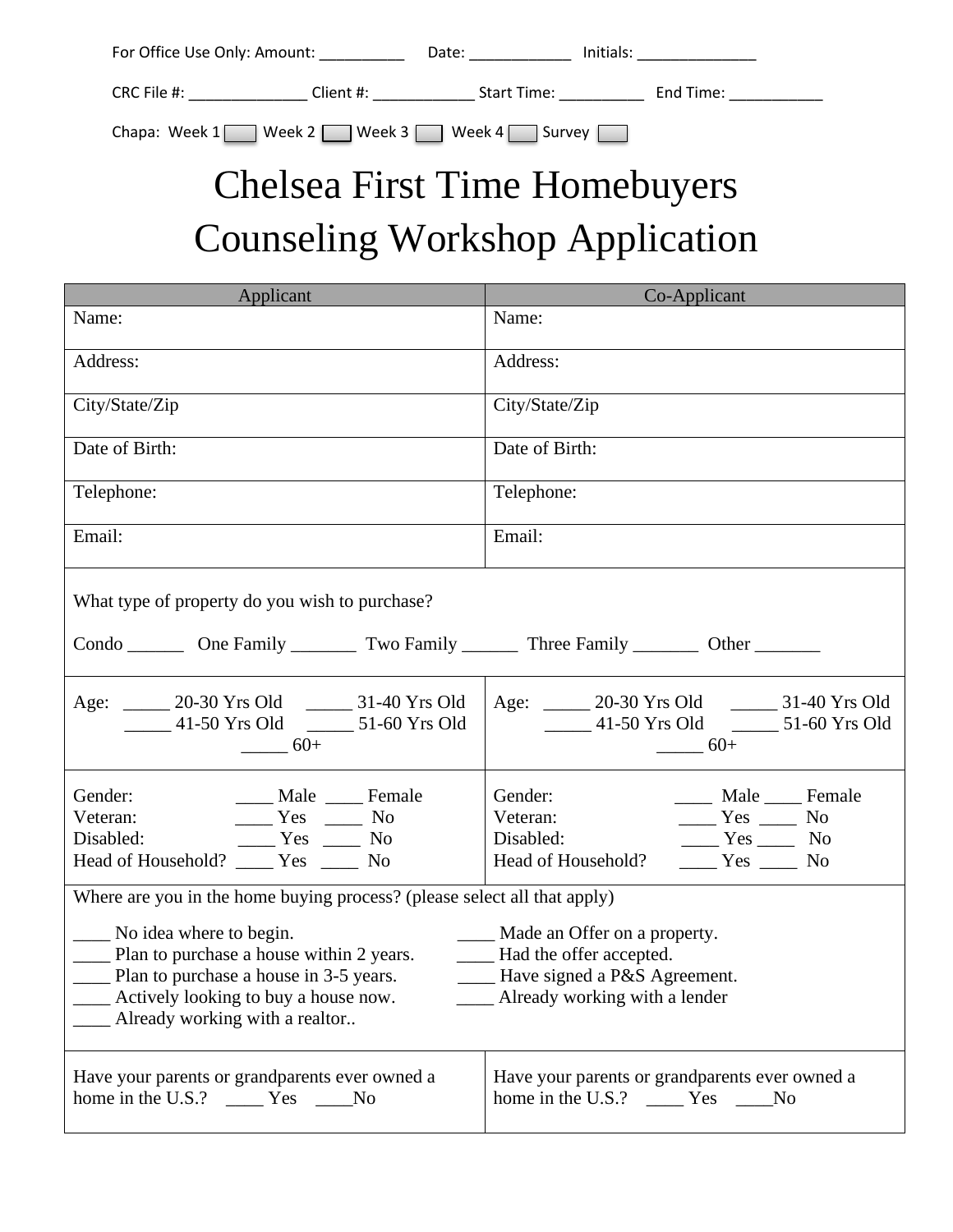| Ethnicity                                                                                                                                                                                                                                                                                                               | Ethnicity                                                                                                                                                                                                                                                                                                                                                                                                             |  |  |  |
|-------------------------------------------------------------------------------------------------------------------------------------------------------------------------------------------------------------------------------------------------------------------------------------------------------------------------|-----------------------------------------------------------------------------------------------------------------------------------------------------------------------------------------------------------------------------------------------------------------------------------------------------------------------------------------------------------------------------------------------------------------------|--|--|--|
| __ Hispanic / Latino                                                                                                                                                                                                                                                                                                    | __ Hispanic / Latino                                                                                                                                                                                                                                                                                                                                                                                                  |  |  |  |
| Non Hispanic/Latino                                                                                                                                                                                                                                                                                                     | Non Hispanic/Latino                                                                                                                                                                                                                                                                                                                                                                                                   |  |  |  |
| Race: (Please select one)                                                                                                                                                                                                                                                                                               | Race: (Please select one)                                                                                                                                                                                                                                                                                                                                                                                             |  |  |  |
| <b>Single Race Categories</b>                                                                                                                                                                                                                                                                                           | <b>Single Race Categories</b>                                                                                                                                                                                                                                                                                                                                                                                         |  |  |  |
| American Indian or Alaskan Native                                                                                                                                                                                                                                                                                       | American Indian or Alaskan Native                                                                                                                                                                                                                                                                                                                                                                                     |  |  |  |
| $\frac{1}{2}$ Asian                                                                                                                                                                                                                                                                                                     | Asian                                                                                                                                                                                                                                                                                                                                                                                                                 |  |  |  |
| <b>Black or African American</b>                                                                                                                                                                                                                                                                                        | <b>Black or African American</b>                                                                                                                                                                                                                                                                                                                                                                                      |  |  |  |
| Native Hawaiian or Other Pacific Islander                                                                                                                                                                                                                                                                               | Native Hawaiian or Other Pacific Islander                                                                                                                                                                                                                                                                                                                                                                             |  |  |  |
| White                                                                                                                                                                                                                                                                                                                   | White                                                                                                                                                                                                                                                                                                                                                                                                                 |  |  |  |
| <b>Multi-Race Categories</b>                                                                                                                                                                                                                                                                                            | <b>Multi-Race Categories</b>                                                                                                                                                                                                                                                                                                                                                                                          |  |  |  |
| American Indian or Alaskan Native and White                                                                                                                                                                                                                                                                             | American Indian or Alaskan Native and White                                                                                                                                                                                                                                                                                                                                                                           |  |  |  |
| __ Asian and White                                                                                                                                                                                                                                                                                                      | _____ Asian and White                                                                                                                                                                                                                                                                                                                                                                                                 |  |  |  |
| <b>Black or African American and White</b>                                                                                                                                                                                                                                                                              | <b>Black or African American and White</b>                                                                                                                                                                                                                                                                                                                                                                            |  |  |  |
| American Indian or Alaskan Native and Black                                                                                                                                                                                                                                                                             | American Indian or Alaskan Native and Black                                                                                                                                                                                                                                                                                                                                                                           |  |  |  |
| Or African American                                                                                                                                                                                                                                                                                                     | Or African American                                                                                                                                                                                                                                                                                                                                                                                                   |  |  |  |
| Other Multiple Race                                                                                                                                                                                                                                                                                                     | Other Multiple Race                                                                                                                                                                                                                                                                                                                                                                                                   |  |  |  |
| Where were you born?                                                                                                                                                                                                                                                                                                    | Where were you born?                                                                                                                                                                                                                                                                                                                                                                                                  |  |  |  |
| U.S. _____ U.S. Territory (i.e., Puerto Rico)                                                                                                                                                                                                                                                                           | U.S. ____ U.S. Territory (i.e., Puerto Rico)                                                                                                                                                                                                                                                                                                                                                                          |  |  |  |
| $\frac{1}{2}$ Other Country: $\frac{1}{2}$                                                                                                                                                                                                                                                                              |                                                                                                                                                                                                                                                                                                                                                                                                                       |  |  |  |
| Highest Level of Education completed:                                                                                                                                                                                                                                                                                   | <b>Highest Level of Education completed:</b>                                                                                                                                                                                                                                                                                                                                                                          |  |  |  |
| __ Less than High School Graduate                                                                                                                                                                                                                                                                                       | Less than High School Graduate                                                                                                                                                                                                                                                                                                                                                                                        |  |  |  |
| High School diploma/ GED                                                                                                                                                                                                                                                                                                | High School diploma/ GED                                                                                                                                                                                                                                                                                                                                                                                              |  |  |  |
| 2-year College                                                                                                                                                                                                                                                                                                          | 2-year College                                                                                                                                                                                                                                                                                                                                                                                                        |  |  |  |
| Bachelor's Degree                                                                                                                                                                                                                                                                                                       | Bachelor's Degree                                                                                                                                                                                                                                                                                                                                                                                                     |  |  |  |
| Graduate school/post-secondary degree                                                                                                                                                                                                                                                                                   | Graduate school/post-secondary degree                                                                                                                                                                                                                                                                                                                                                                                 |  |  |  |
| Have you seen a copy of your credit report in the last                                                                                                                                                                                                                                                                  | Have you seen a copy of your credit report in the last                                                                                                                                                                                                                                                                                                                                                                |  |  |  |
| $year?$ Yes _______ No                                                                                                                                                                                                                                                                                                  | year? ________ Yes ______ No                                                                                                                                                                                                                                                                                                                                                                                          |  |  |  |
| Do you know your credit score?                                                                                                                                                                                                                                                                                          | Do you know your credit score?                                                                                                                                                                                                                                                                                                                                                                                        |  |  |  |
| $\frac{\ }{\ }$ Yes $\frac{\ }{\ }$ No                                                                                                                                                                                                                                                                                  | $\frac{1}{\sqrt{1-\frac{1}{1-\frac{1}{1-\frac{1}{1-\frac{1}{1-\frac{1}{1-\frac{1}{1-\frac{1}{1-\frac{1}{1-\frac{1}{1-\frac{1}{1-\frac{1}{1-\frac{1}{1-\frac{1}{1-\frac{1}{1-\frac{1}{1-\frac{1}{1-\frac{1}{1-\frac{1}{1-\frac{1}{1-\frac{1}{1-\frac{1}{1-\frac{1}{1-\frac{1}{1-\frac{1}{1-\frac{1}{1-\frac{1}{1-\frac{1}{1-\frac{1}{1-\frac{1}{1-\frac{1}{1-\frac{1}{1-\frac{1}{1-\frac{1}{1-\frac{1}{1-\frac{1}{1-\$ |  |  |  |
| <b>Household Information</b>                                                                                                                                                                                                                                                                                            |                                                                                                                                                                                                                                                                                                                                                                                                                       |  |  |  |
| Household Size: Number of Adults: ______ Number of Children: _____                                                                                                                                                                                                                                                      |                                                                                                                                                                                                                                                                                                                                                                                                                       |  |  |  |
| $$20,000$ or less<br>$\frac{\$20,000 - \$30,000}{\$}$<br>$\frac{\$30,000 - \$40,000}{\$}$<br>$\frac{\$40,000 - \$50,000}{\$}$<br>$\frac{\$60,000 - \$70,000}{\$}$<br>$$50,000 - $60,000$<br>$\frac{\$70,000 - \$80,000}{\$}$<br>$\frac{\$80,000 - \$90,000}{\$}$<br>$\frac{\$90,000 - \$100,000}{\$}$<br>$-$ \$100,000+ |                                                                                                                                                                                                                                                                                                                                                                                                                       |  |  |  |